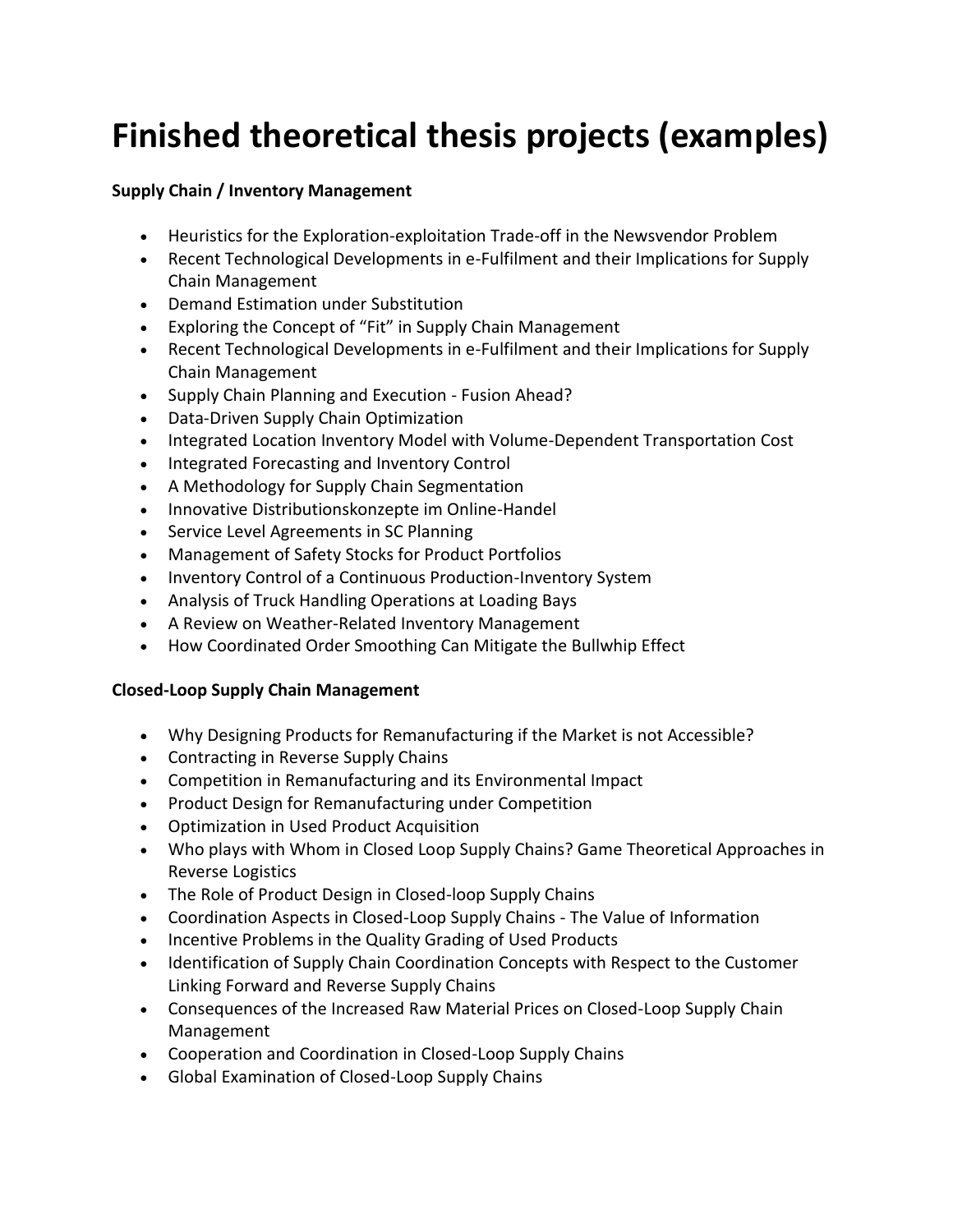#### **Revenue Management**

- Clustering Methods for Hierarchical Demand Fulfillment
- Demand Fulfillment under Uncertainty
- Allocation Planning and Real-Time Order Promising for MTS Production Systems What are the Effects of Nesting?
- Revenue Management in Production: Numerical Study of Bid-Price Control Approaches
- Revenue Management in Production: Randomized Linear Programming Model with Bid-Price Control
- Learning from Revenue Management Potentials for Demand Management at Südzucker AG
- Long-term and Short-term Value of Revenue Management
- Methods and Applications of Revenue and Demand Management in Process Industries
- Revenue Management in Production: Dynamic Bid-Prices in Revenue Management
- Revenue Management in Production: Approximate Dynamic Programming Approaches to Network Revenue Management
- Revenue Management in Production Assessing the Potential of RM in Production
- Revenue Management in Production: The Design of Experiment
- Revenue Management in Production: Bid-Price Control in Make-to-Stock Production Systems
- Potentials of Revenue Management in Closed-Loop Supply Chains

## **Routing / Scheduling**

- A Dynamic Vehicle Routing Model for Store-Based Attended Home Delivery
- An Exact Solution Approach for the Drone Delivery TSP with Recharging
- In-Store Order Picking for E-grocery
- Solution Approaches for the Routing of Mobile Rack-moving Robots in Warehouses
- Quantitative Models for Same-Day Delivery
- Automated Goods-to-Person Systems

## **Finished in-company thesis projects (examples)**

#### **Supply Chain / Inventory Management**

- Development of a replenishment Concept under Different Distribution Structures (in cooperation with BASF)
- Solving the "Customer Choice Problem" (in cooperation with BASF)
- Determination of Precise Prognoses and Optimal Order Quantities for Initial Replenishments at Spiriant GmbH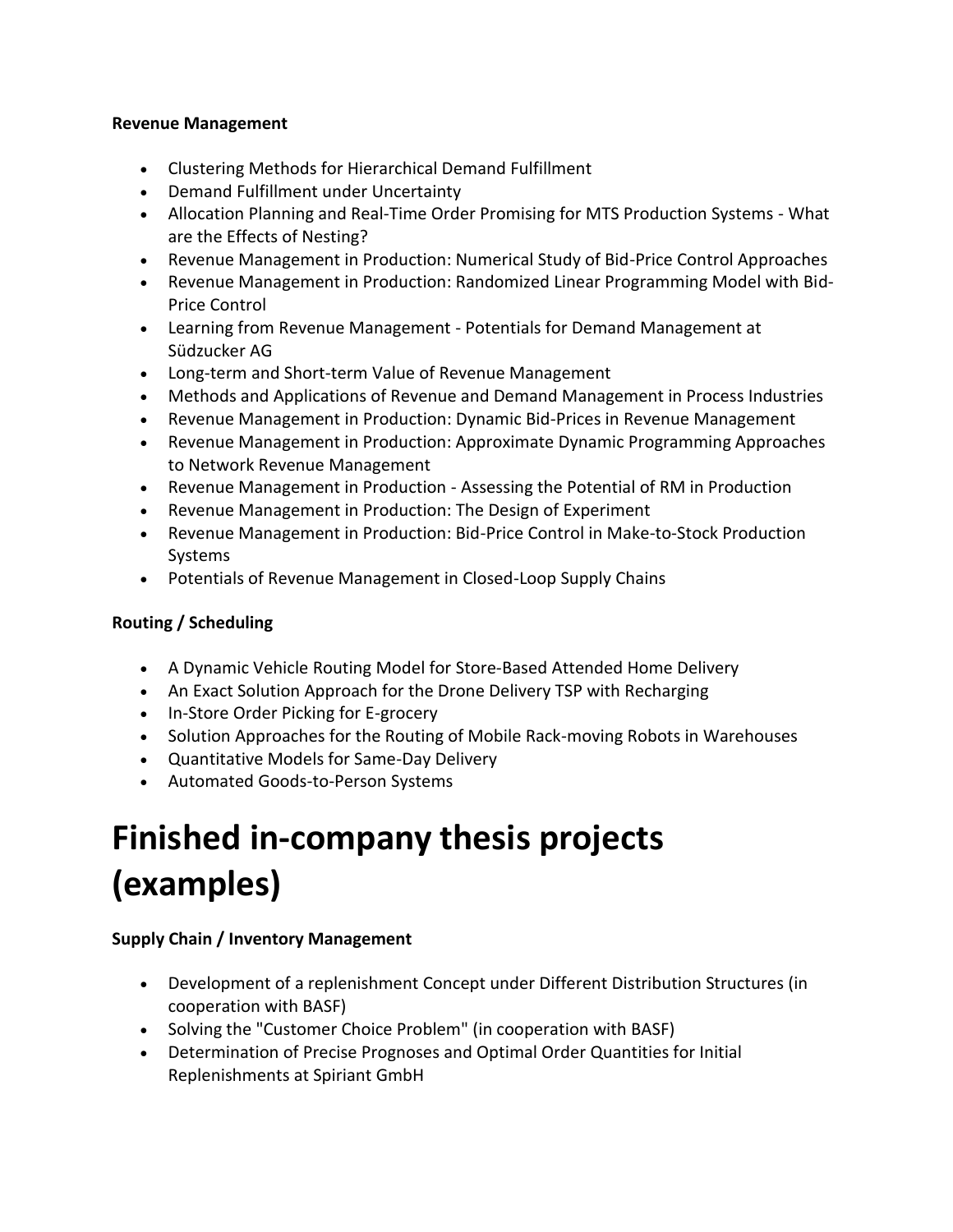- Development of an inventory concept in the chemical industry for products processed in a multi-echelon divergent network
- Development of an inventory management system for raw material granulate (in cooperation with Südpack GmbH)
- Development of a Safety Stock Concept for the Agrochemical Supply Chain (in Cooperation with BASF SE)
- Inventory Management in a Multi-Echelon Supply Chain A Case Study of Henkel's Supply Chain for Consumer Adhesives in Western Europe
- Approaches and Consequences of Inventory Reduction at a Customer DC in the Context of VMI - A Case Study at Procter&Gamble (in Cooperation with Proctor & Gamble)
- Influencing Factors of Inventory Management: A Case Study on the European Parts Distribution Centre of John Deere (in Cooperation with John Deere)

## **Closed-Loop Supply Chain Management**

- A Segmentation Approach for Selecting the Right Policy in Disposition and Production (in Cooperation with Camelot)
- Analysis and Development of a Concept for Optimizing the Returnable Packaging Inventory Management of the Component Process at Lufthansa Technik AG
- Optimization of Logistic Processes in the Refurbishment of Used IT Equipment at the GEODIS Asset Recovery Center Mainz - Meeting the Challenges of IT Remarketing

## **Revenue Management**

- Learning from Revenue Management Potentials for Demand Management at Südzucker AG
- Yield-increasing Capacity Planning Revenue Management in Container Logistics
- Revenue and Demand Management in Process Industry: A Study about Potential and Implementation (in Cooperation with Camelot)

## **Tactical Planning**

- Production and Distribution Coordination in a Seasonal Supply Setting A Tactical Planning Model in the Sugar Industry
- Effect of Depot Planning at the Circulation Velocity of Reusable Transport Equipment Illustrated by the 'Unicooler' of the Lufthansa Cargo AG (in Cooperation with Lufthansa Cargo AG)
- Strategic and Tactical Distribution Planning in Sugar Industry (in Cooperation with Süddeutsche Zucker AG)
- Analysis of the Consequences of an Increase of Product Variants on Logistics The Deduction of Solution Appproaches and the Practical Implementation using the Supply of the Crankcase and Cylinder Head Production Example from the Mercedes Benz Plant in Untertürkheim (in Cooperation with Daimler AG)